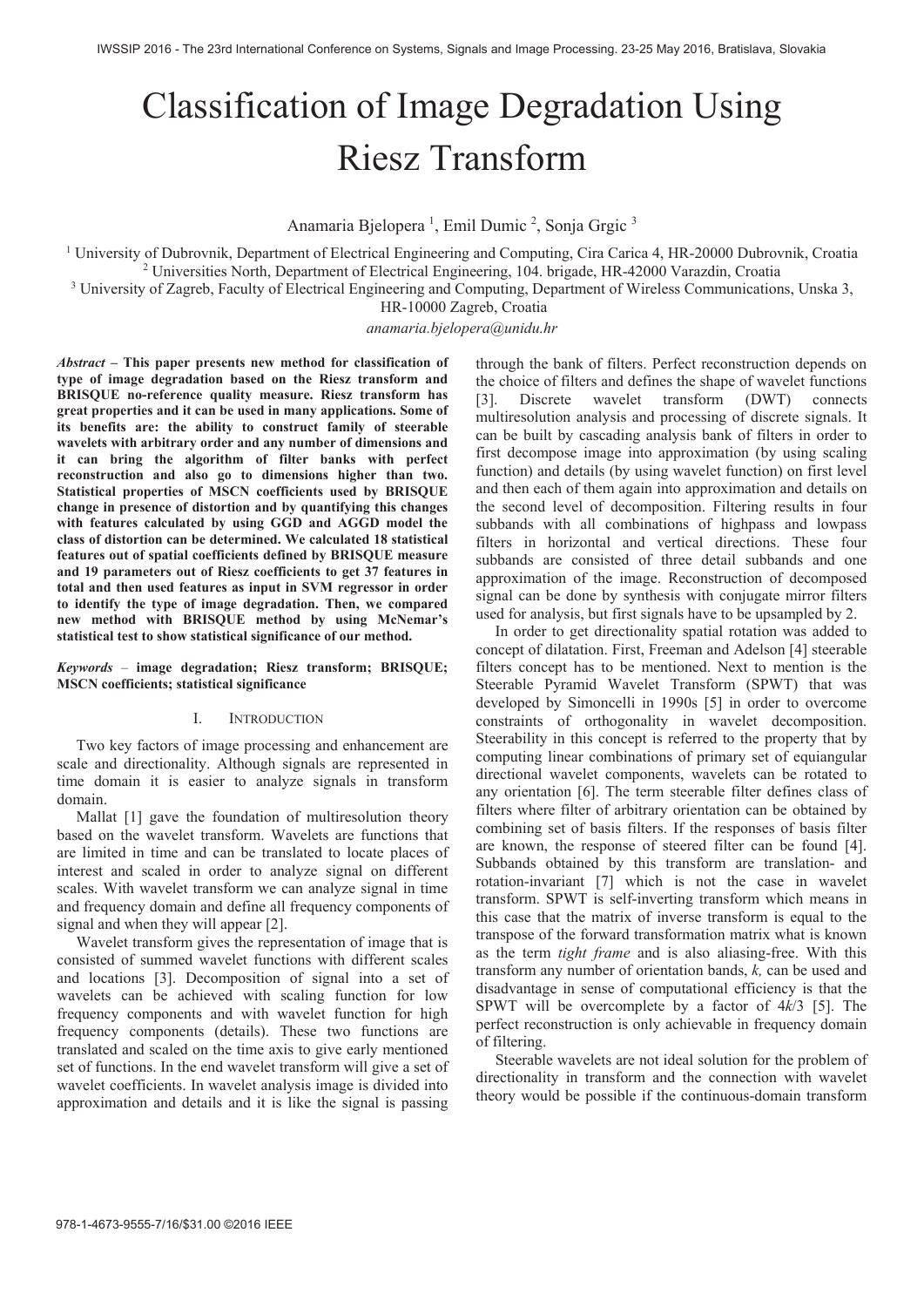formulation exists [8]. Also, SPWT is not easy to generalize to higher dimensions, which is the reason why the Riesz transform is used. The higher order version of Riesz transform is able to map a primal isotropic wavelet frame of  $L$ <sub>2</sub> ( $\mathbb{R}^d$ ) into a directional wavelet with steerable wavelet functions [9] but the cost of this transform is that the frame is not tight. Riesz transform connects properties of work with wavelets through invariance to translation and dilatation and properties of the work with steerable filters through rotation invariance.

It can define filter bank for a specific purpose and does not have restrictions in choice of coefficients for filters so it can be adapted for specific applications.

 Riesz transform is suitable for many applications and the one we will mention here is for classification of types of image degradation. This new method for classification will be based on statistical analysis of Riesz transform coefficients and no-reference perceptual quality measure called BRISQUE (Blind/Referenceless Image Spatial QUality Evaluator) [10]. BRISQUE uses statistics of locally normalized luminance coefficients in order to quantify specific loss of naturalness in the image when some sort of distortion is present.

 This paper is organized as follows. In Section II. basic concepts of Riesz transform are analyzed. Third section brings some basic information about BRISQUE and how it is used to determine the type of distortion in images. Section IV. shows performance evaluation of the new method for determining the type of image degradation based on Riesz transform and perceptual quality measure BRISQUE.

## II. RIESZ TRANSFORM AND ITS BASIC PROPERTIES

 The Riesz transform is a multidimensional extension of Hilbert transform [8] and it transforms signal from scalar to vector  $\mathcal R$  whose frequency domain is defined as follows:

$$
\widehat{\mathcal{R}f}(\omega) = -j \frac{\omega}{\|\omega\|} \widehat{f}(\omega)
$$
 (1)

where  $\hat{f}(\omega)$  is a Fourier transform of *d*-dimensional input signal  $f(x)$ . Then we can define *d*-channel filterbank which can be described in space domain as:

$$
\mathcal{R}f(x) = \begin{pmatrix} \mathcal{R}_1 f(x) \\ \vdots \\ \mathcal{R}_d f(x) \end{pmatrix} = \begin{pmatrix} (h_1 * f)(x) \\ \vdots \\ (h_d * f)(x) \end{pmatrix}
$$
 (2)

where the filters  $(h_n)_{n=1}^d$  can be characterized with impulse responses  $\hat{h}_n(\omega) = -j \omega_n / ||\omega||$  which are antisymmetric  ${\mathcal{R}}_n \{\delta\}(x) = h_n(x) = -h_n(-x)$  and decreasing with  $1/||x||^d$ , where *d* is the number of dimensions.

 The higher order of Riesz operator of components with  $\mathbf{n} = (n_1, \ldots, n_n)$  is defined as:

$$
\mathcal{R}^n = \sqrt{\frac{|\mathbf{n}|!}{\mathbf{n}!}} \mathcal{R}_1^{n_1} \mathcal{R}_2^{n_2} \dots \mathcal{R}_d^{n_d},
$$
 (3)

and normalized so that global transform can keep energy [9].

## *A. Principles of Riesz operator*

 First property is invariance meaning that the Riesz transform is translation- and scale-invariant as described in [8]. Riesz transform is also rotation-invariant. Second property refers to steerability. Generalized Riesz transform is steerable in sense that impulse response can be simultaneously rotated into any spatial orientation by forming suitable linear combinations. Riesz transformation is changeable with rotations. Property of steerability can be connected with steerable version of Hilbert transform.

 Third property of Riesz transform is inner-product preservation. Riesz transform complies Parseval identity [8].

#### *B. Steerabiliy of higher –order Riesz transform*

 Steered wavelets are achieved by one-to many mapping of primal wavelets. The shape of steerable wavelet is defined by unitary matrix **U** of  $M \times M$  size where  $M = \begin{pmatrix} N+d-1 \\ 1 \end{pmatrix}$ 1  $M = \begin{pmatrix} N+d-1 \\ d-1 \end{pmatrix}$  is the

number of wavelet channels which can be chosen arbitrarly. This brings higher specter of solutions than the traditional equiangular configuration of steered pyramid [9].

 Generalized Riesz transformation of *N*th order and coefficients matrix **U** is a transformation of scalar to *M*-vector signal given as follows:

$$
\mathcal{R}_{\mathbf{U}}f(\mathbf{x}) = \mathbf{U}\mathcal{R}^{(N)}f(\mathbf{x}). \tag{4}
$$

## III. REFERENCELESS SPATIAL IMAGE QUALITY **MEASURE**

 BRISQUE is a referenceless measure which uses natural scene statistics in the spatial domain and can be used for identification of distortion. For a given distorted image it first computes locally normalized luminances via local mean subtraction and normalization. A difference between luminance of an object and its close surroundings in relation to standard deviation is calculated. This applied to the image intensity  $I(i, j)$  is defined as follows:

$$
\hat{I}(i, j) = \frac{I(i, j) - \mu(i, j)}{\sigma(i, j) + C}
$$
\n
$$
(5)
$$

where  $i = 1, 2, ..., M$ ,  $j = 1, 2, ..., N$  are spatial indices,  $C = 1$ is a constant,  $\mu(i, j)$  local mean and  $\sigma(i, j)$  is variance.

These spatial coefficients  $\hat{I}(i, j)$  are defined as mean subtracted contrast normalized (MSCN) coefficients. MSCN coefficients have such a behavior that some characteristic statistical properties are changed by degradation of an image what can be seen on Fig. 1 where histograms of original images and images with different types of distortions are plotted. In order to predict the type of degradation these changes are quantified with generalized Gaussian distribution (GGD) model and asymmetric generalized Gaussian distribution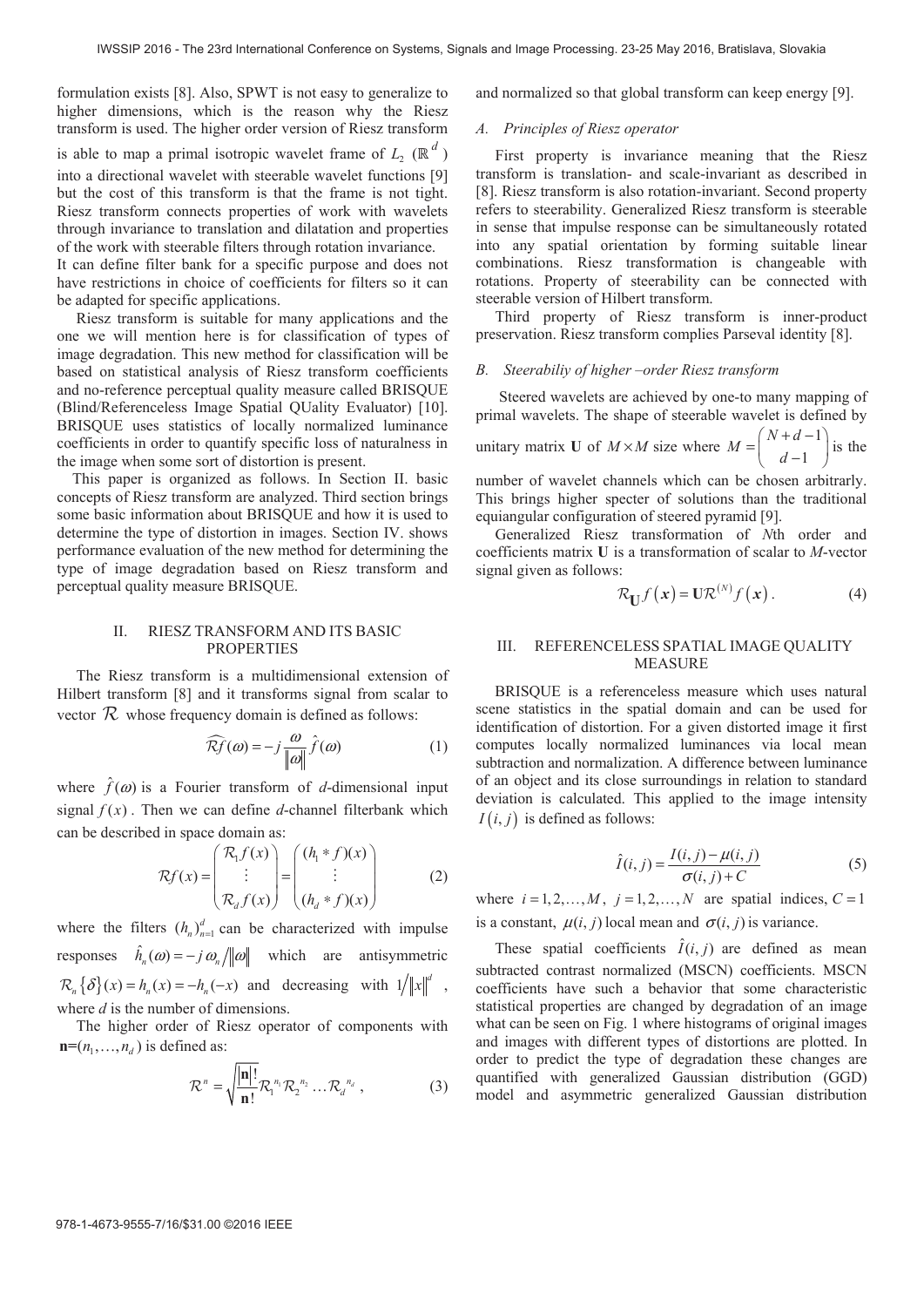(AGGD) model which can capture this changes effectively. GGD fits empirical distribution of MSCN coefficients and AGGD fits the empirical distributions of pairwise products of neighboring MSCN coefficients which are considered in horizontal (H), vertical (V) main-diagonal (D1) and secondarydiagonal (D2) orientations. AGGD and GGD parameters are estimated using moment-matching approach mentioned in [10].

 First two parameters that are used to determine the type of distortion are two parameters estimated from GGD fit of MSCN coefficients: parameter that controls the shape of distribution and a parameter that controls the variance. Next 16 parameters are estimated from AGGD fit to pairwise products in H, V, D1 and D2 orientations. Four parameters per orientation are calculated: parameter that controls the shape of distribution, left and right variance meaning scale parameters that control the spread on each side of the mode and mean value described in [10]. 18 parameters on the original image scale and on a reduced resolution (the image is filtered with lowpass filter and downsampled by a factor of 2) are calculated for distorted image (total of 36 parameters).



Figure 1. Histogram of MSCN coefficients for image without distortion and different types of distortions for LIVE database [11]; org-original image, jp2k-JPEG2000 compression, jpeg-JPEG compression, wn-additive white Gaussian noise, blur-Gaussian blur, ff-Rayleigh fast fading channel distortion [10]

 For mapping from feature space to quality scores LIBSVM packet of support vector machine (SVM) regressor [12] is used.

# IV. PERFORMANCE ANALYSIS OF NEW METHOD FOR DETERMINATION OF TYPE OF IMAGE DEGRADATION

 The new method for determination of type of image degradation is combining statistics of MSCN coefficients and Riesz transform coefficients. Early mentioned 18 statistical parameters from MSCN coefficients meaning two out of GGD and 16 out of AGGD fit calculated out of distorted image are used. Also, same 18 statistical parameters from Riesz transform coefficients are calculated. Another parameter of standard deviation for Riesz transform coefficients of high frequency band for primary wavelet pyramid (R band) is calculated for distorted image. For Riesz transform number of scales and channels (number of filters) can be defined. We will get Q structure and high frequency residual band R by using Riesz wavelet tool from [13]. Q structure is consisted out of cells of matrices and every element of the cell corresponds to one wavelet scale. Each element of the cell is

3D matrix whose third dimension is Riesz channel. Scale of two and Riesz order of two are chosen to calculate Riesz coefficients. Q structure is consisted of Q{1,1} cell which defines elements on scale two,  $Q\{1,2\}$  cell which defines elements on scale one and  $Q\{1,3\}$  cell which defines elements of original image and each one is consisted of number of elements filtered with each of three filters (channels). For example, if dimensions of an image are 512x512 elements, then  $Q\{1,1\}$  is composed of  $512x512x3$  elements  $(512x512$ elements filtered with each filter),  $Q\{1,2\}$  is composed of 256x256x3 elements (256x256 elements filtered with each filter) and  $Q{1,3}$  is composed of  $128x128x3$  elements (128x128 elements filtered with each filter). For calculating 18 statistical parameters from Riesz coefficients structure  $Q\{1,1\}$ filtered with third filter is chosen because it improves the classification while statistics out of coefficients from  $Q\{1,2\}$ and  $Q\{1,3\}$  do not.

 Totally 37 parameters are calculated and then LIBSVM is used for classification of type of image degradation. To calculate MSCN coefficients BRISQUE Matlab tool from [14] was used. To calculate Riesz wavelet coefficients the tool from [13] was used. In Fig. 2 channels for Riesz transform are shown.



a) Channel 1 b) Channel 2 c) Channel 3 Figure 2. Channels for  $Q\{1,1\}$  structure of Riesz transform

 For the new method the database of distorted images was divided into two groups: the training (about 80% of all images) and the testing group (about 20% of all images). Then, 37 parameters were extracted from images described earlier and used for LIBSVM regressor (train-test procedure) and this was repeated for 1000 iterations and then mean value was calculated. LIBSVM classificator was used with radial basis function (RBF) kernel for classification of four types of degradation with  $\gamma = 0.5$  and  $C = 100$  to get a model for classification by mapping 37 parameters. Gamma defines the width of Gaussian RBF function and C defines factor of mistake. This was also repeated for BRISQUE method and then this two methods were compared using McNemar's statistical test [15] for LIVE database for four types of degradation. This is a test that calculates whether one of the method is statistically more significant that the other one.

 Tables I. – V. show results of statistical significance between BRISQUE method and new method for classification of type of image degradation. '+' indicates that one of the methods is statistically more significant than the other one. '-' indicates that the method is not statistically more significant than the other one. Our method showed better results for JPEG distortion, Gaussian noise and also for all four types of